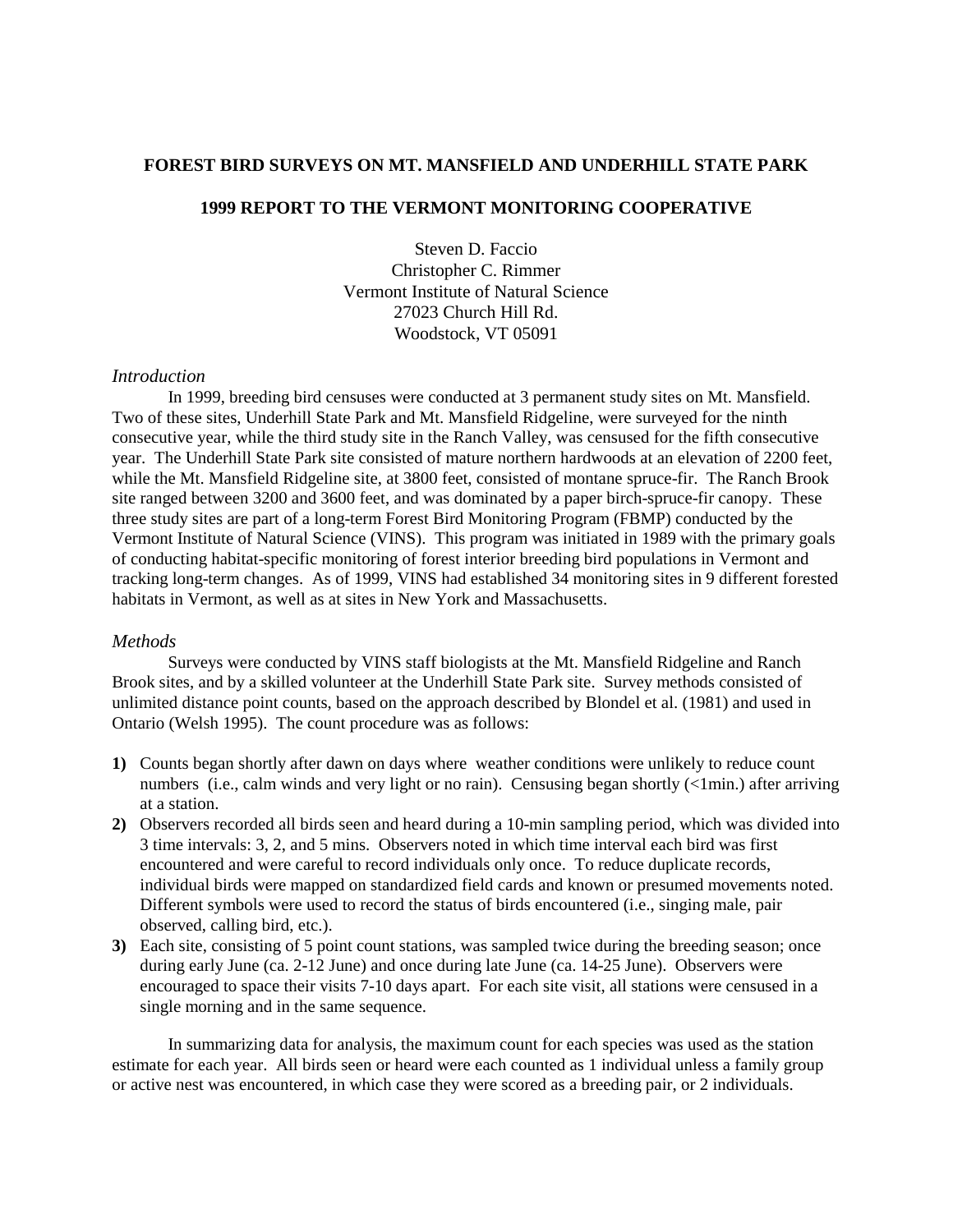Population trend estimates were calculated for the most commonly encountered species at each of the 3 study sites using simple linear regression.

### *Results*

A combined total of 50 species was detected during breeding bird surveys at three study sites on Mt. Mansfield. The two spruce-fir sites had similar species richness, with 28 and 27 species detected at Mt. Mansfield Ridgeline and Ranch Brook respectively. Surveys at Ranch Brook averaged a greater number of individuals and species per year than the higher elevation and more exposed montane Ridgeline site (Tables 1 and 3). The mid-elevation, northern hardwood site at Underhill State Park yielded the highest species richness, with a total of 38 species encountered since 1991 and an average of 18.44 species per year (Table 5).

 On the Mt. Mansfield Ridgeline plot in 1999, both overall numerical abundance and species diversity were above the 9-year average, with 78 individuals of 15 species detected (Table 1). Although 5 of the 8 most commonly recorded species were above the 9-year average, only White-throated Sparrow and Purple Finch showed increases over 1998 totals (Table 2). Population trends for the 8 most common species over the 9-year period were relatively stable, with 5 species showing slight increases and 2 slight declines (Table 2). Only 1 species, White-throated Sparrow, showed a significant change in relative abundance during the period with an annual increase of 1.08 ( $P = 0.024$ ).

 At the Ranch Brook study site in 1999, the number of individuals was below the 5-year average while species diversity was above average, with 67 individuals of 16 species detected (Table 3). Of the 8 most common species, 5 were below the 5-year average in 1999, and only Yellow-rumped Warbler and Slate-colored Junco increased over 1998 counts (Table 4). Between 1995 and 1999, 6 species showed population declines, although only White-throated Sparrow was significant ( $b = -3.00$ ;  $P = 0.070$ ) (Table 4).

 At Underhill State Park, both overall numerical abundance and species diversity were above the 9-year average, with 67 individuals of 21 species encountered (Table 5). Four of the 8 most common species were recorded above the 1991-1999 average (Table 6). Two of these species, Red-eyed Vireo and Ovenbird, were observed at or above their maximum counts and showed significant population increases over the 9-year period ( $b = 0.70$ ;  $P = 0.10$ ; and  $b = 0.65$ ;  $P = 0.058$  respectively). The population trend estimates for the other 6 species were relatively stable (Table 6).

 Among the most commonly encountered species, only Winter Wren and Slate-colored Junco were recorded at all 3 study sites. Although counts of Winter Wren fluctuated widely during the period, these annual changes were consistent among the 3 sites. This trend was reflected on a broader geographic scale when Winter Wren counts from 9 other Vermont FBMP sites surveyed between 1991 and 1999 were plotted along with the Mt. Mansfield data (Figure 1).

### *Discussion*

Bird surveys on Mt. Mansfield are beginning to show some interesting patterns, and the population fluctuations evident for some species underscore the need for continued monitoring and development of a long-term database. However, with 9 years of data at the Ridgeline and Underhill study sites, and only 5 years of data at the Ranch Brook site, population trend estimates must be interpreted carefully. Changes in population trends may simply reflect natural fluctuations, variable detection rates, and/or a variety of dynamic factors, such as prey abundance, overwinter survival, and habitat change. Several years of additional data collection, their correlation with other VMC data, and comparison with census data from other ecologically similar sites will be necessary to elucidate meaningful population trends of various species at these sites.

 The trends presented here are preliminary, short-term trends from a limited geographic sample. By combining these data with the larger FBMP dataset, more robust trend estimates would be produced. This is supported by results from exploratory power analyses of FBMP data which suggest that for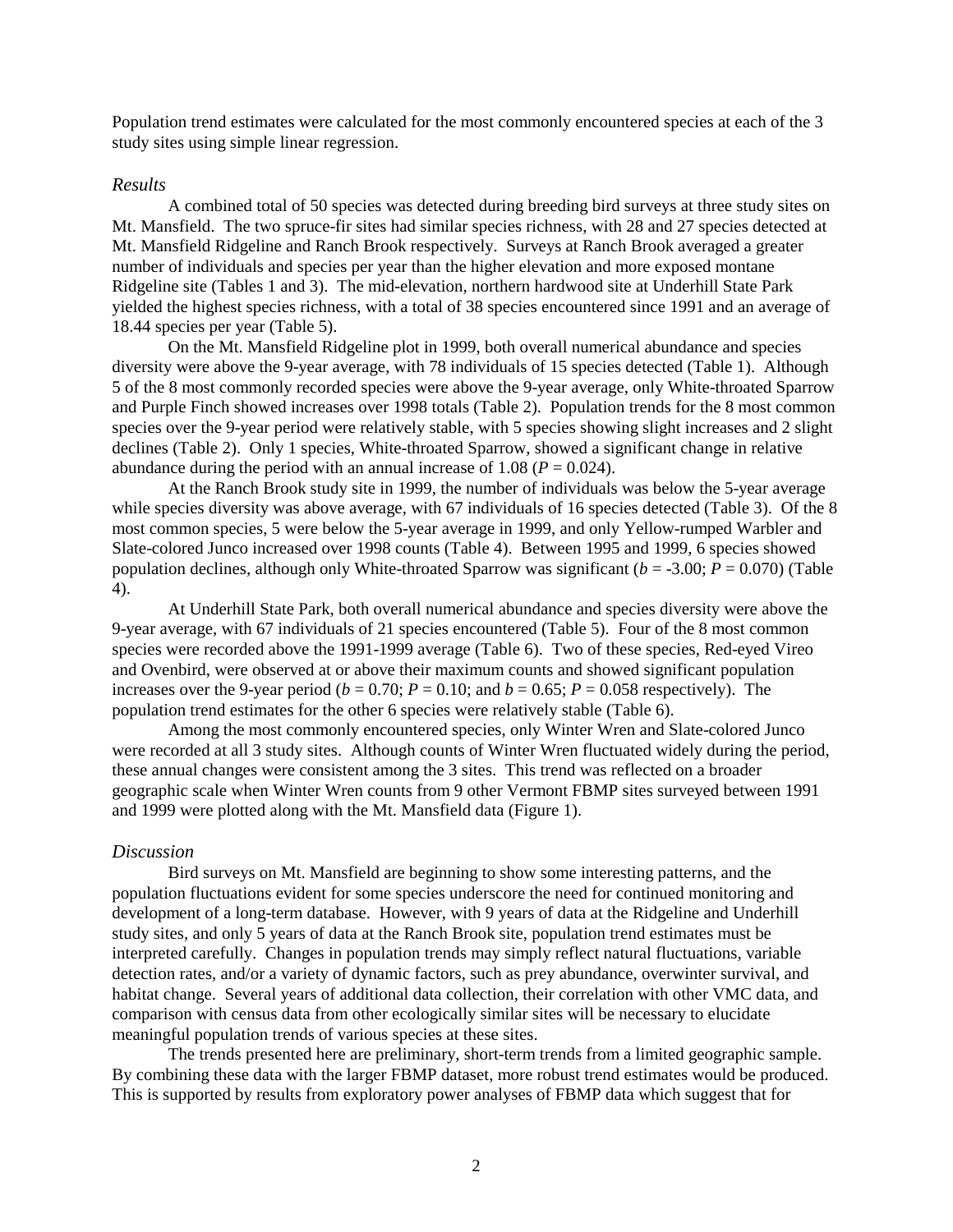common species with low variability, 10 years of data from at least 10 study sites are needed to detect relatively small (2-3%) changes with a high (>80%) probability. Common species with high variability would require 15 years of monitoring at 10 study sites to detect similar population changes with accuracy (Faccio et. al. 1998). We are currently finishing data entry of the entire FBMP Access database through 2000, and will have error checking and updated trend estimates for all species completed by March 2001.

 The conflicting trends for White-throated Sparrow at the Ridgeline and Ranch Brook study plots are particularly interesting. Between 1991 and 1999, White-throated Sparrows on the Ridgeline increased by 1.08 birds per year (Table 2), while from 1995-1999 they declined by 3 birds per year on Ranch Brook (Table 4). This apparent disparity could be the result of any one of several factors including the difference between the survey time periods, habitat differences between the 2 sites, and/or observer differences. Although both study sites are dominated by balsam fir and red spruce, the Ridgeline plot, located in the krummholtz, is subject to smaller scale disturbances primarily from ice and wind damage. The Ranch Brook plot, located at a lower elevation, has trees with a larger basal area and is subject to larger scale disturbances, primarily from windthrow. In addition to habitat differences, the Ridgeline site was surveyed by the same observer in all 9 years, while Ranch Brook had 3 different observers in 5 years.

 Winter Wren populations on Mt. Mansfield appear to exhibit a 3-year cycle, with peaks at all 3 study sites in 1992, 1995, and 1998, and low years in 1994, 1996, and 1999 (Figure 1). For a species with such wide annual variability, the synchronization of this cycle among the 3 sites was striking. Remarkably, counts of Winter Wrens at 9 other FBMP study sites in Vermont showed the exact same oscillations in relative abundance, suggesting that their populations may be controlled by landscape-level events such as overwinter survival or food availability, rather than site-specific events such as habitat change.

## *Literature Cited*

- Blondel, J., C. Ferry, and B. Frochot. 1981. Point counts with unlimited distance. Pp. 414-420, *In* C. John Ralph and J. Michael Scott (Eds.). Estimating numbers of terrestrial birds. Studies in Avian Biology 6: 630pp.
- Faccio, S.D., C.C. Rimmer, and K.P. McFarland. 1998. Results of the Vermont Forest Bird Monitoring Program, 1989-1996. Northeastern Naturalist, 5(4): 293-312.
- Welsh, D.A. 1995. An overview of the Forest Bird Monitoring Program in Ontario, Canada. Pp. 93-97, *In* C.J. Ralph, J.R. Sauer, and S. Droege, (Eds.). Monitoring bird populations by point counts. General Technical Report PSW-GTR-149. Pacific Southwest Research Station, Forest Service, U.S. Dept. of Agriculture, Albany, CA. 181pp.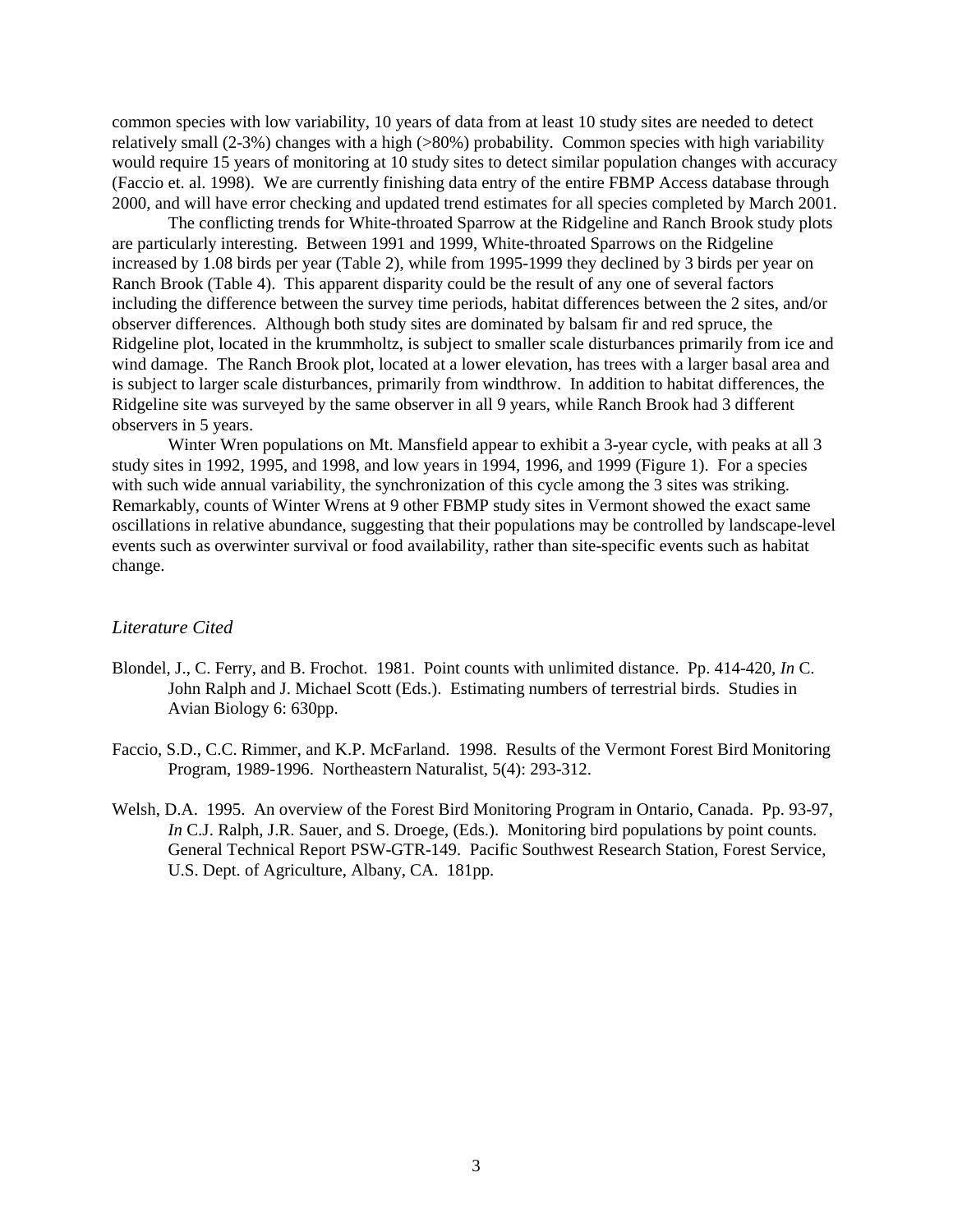

Fig. 1. Max counts of Winter Wrens at 3 Mt. Mansfield study sites and those from 9 other Vermont FBMP sites, 1991-1999.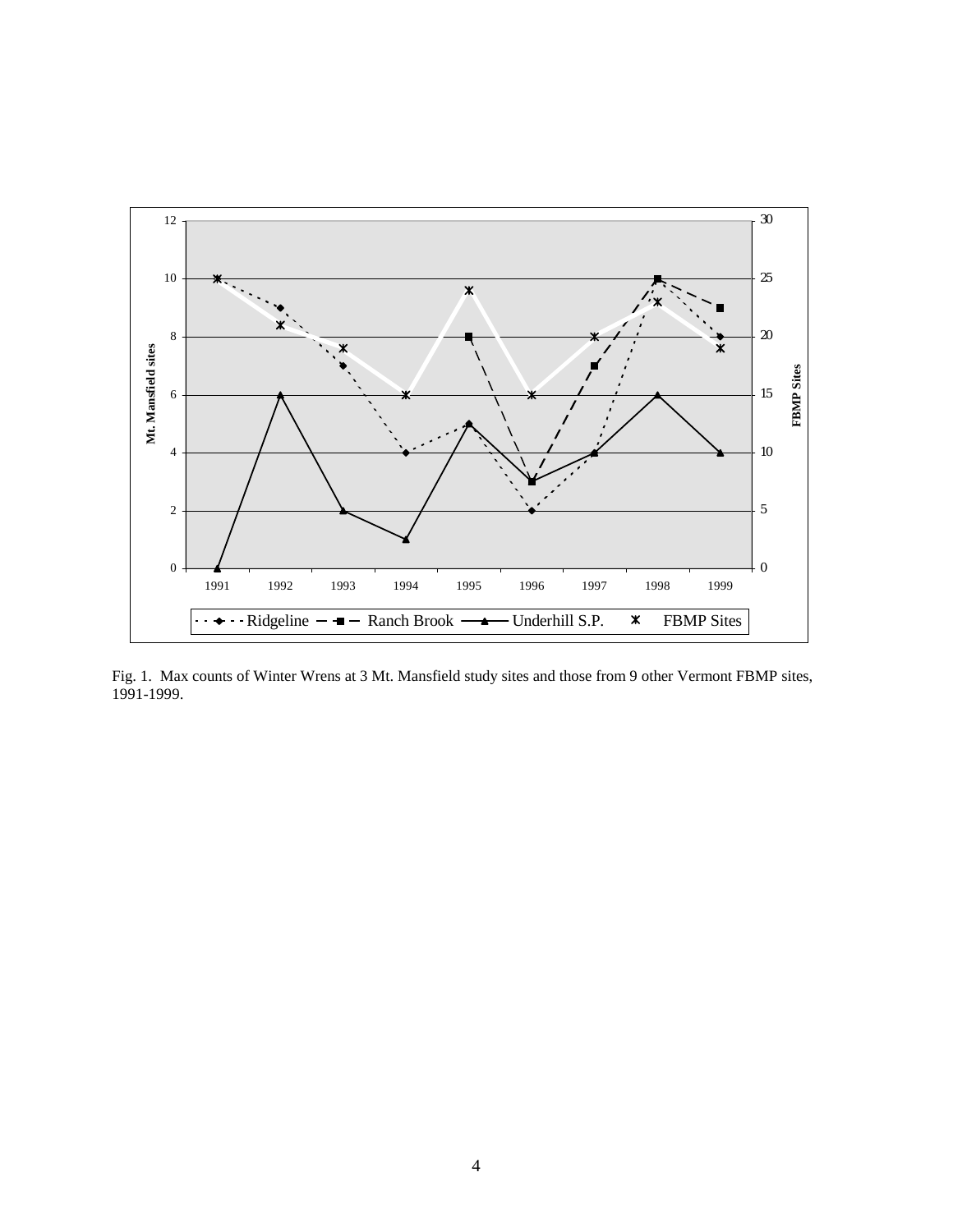| <b>SPECIES</b>            | 1991           | 1992           | 1993         | 1994           | 1995           | 1996           | 1997           | 1998         | 1999           | Avg/  |
|---------------------------|----------------|----------------|--------------|----------------|----------------|----------------|----------------|--------------|----------------|-------|
|                           |                |                |              |                |                |                |                |              |                | Year  |
| Hairy Woodpecker          |                |                |              | 1              |                |                |                |              |                | 0.11  |
| Yellow-shafted Flicker    |                |                | $\mathbf{1}$ |                |                |                |                |              |                | 0.11  |
| Yellow-bellied Flycatcher |                |                | 1            |                | $\mathbf{1}$   | $\overline{2}$ | 3              |              | $\mathbf{1}$   | 0.89  |
| Alder Flycatcher          |                |                |              |                |                |                | $\mathbf{1}$   |              |                | 0.11  |
| Red-eyed Vireo            |                |                |              |                |                |                |                |              | $\mathbf{1}$   | 0.11  |
| <b>Blue Jay</b>           |                | 1              |              |                |                |                |                |              |                | 0.11  |
| Common Raven              |                |                | 1            |                |                | 1              |                |              | $\mathbf 1$    | 0.33  |
| Red-breasted Nuthatch     | 1              | $\overline{2}$ | 3            | $\mathbf 1$    | 3              | 1              |                | 1            | $\overline{2}$ | 1.56  |
| Winter Wren               | 10             | 9              | 7            | $\overline{4}$ | 5              | $\overline{2}$ | $\overline{4}$ | 10           | 8              | 6.56  |
| Ruby-crowned Kinglet      |                | $\overline{2}$ |              |                | 1              |                |                |              |                | 0.33  |
| <b>Bicknell's Thrush</b>  | 6              | 15             | 11           | 8              | 10             | 11             | 9              | 9            | 8              | 9.67  |
| Swainson's Thrush         | 3              | 8              | 1            | $\mathbf{1}$   | 3              | 6              | 7              | 5            | $\overline{4}$ | 4.22  |
| American Robin            | 1              | $\overline{4}$ | 1            | $\overline{c}$ | $\overline{2}$ | $\overline{2}$ | 2              | $\mathbf{1}$ | 1              | 1.78  |
| Cedar Waxwing             |                | 1              | 4            |                |                |                | 9              |              |                | 1.56  |
| Nashville Warbler         | $\overline{2}$ |                |              |                |                | $\overline{2}$ | 3              | $\mathbf 1$  | $\mathbf{1}$   | 1.00  |
| Yellow-rumped Warbler     | 9              | 11             | 8            | 9              | 8              | 12             | 10             | 13           | 11             | 10.11 |
| Magnolia Warbler          | 1              | $\overline{2}$ |              |                |                | 3              | $\mathbf{1}$   | $\mathbf{1}$ |                | 0.89  |
| <b>Blackpoll Warbler</b>  | 8              | $\mathbf{Q}$   | 9            | $\tau$         | $\overline{7}$ | 15             | 10             | 10           | 9              | 9.33  |
| Ovenbird                  |                |                | 1            |                |                |                |                |              | 1              | 0.22  |
| Canada Warbler            |                |                |              |                |                |                | 1              |              |                | 0.11  |
| White-throated Sparrow    | 6              | 14             | 14           | 12             | 14             | 13             | 20             | 14           | 19             | 14.00 |
| Slate-colored Junco       | 3              | 9              | 6            | $\overline{2}$ | 5              | 5              | 9              | 8            | $\overline{7}$ | 6.00  |
| Lincoln's Sparrow         | $\overline{2}$ |                |              |                |                | 1              |                |              |                | 0.33  |
| Pine Grosbeak             |                |                |              |                | 1              |                |                |              |                | 0.11  |
| Purple Finch              | $\overline{2}$ | $\overline{4}$ | $\mathbf{1}$ | $\overline{2}$ | 3              | $\overline{2}$ | $\mathfrak{2}$ | 1            | $\overline{4}$ | 2.33  |
| White-winged Crossbill    |                |                |              |                | 8              |                | 1              | $\mathbf{1}$ |                | 1.11  |
| Pine Siskin               |                | 1              |              |                |                |                | $\overline{2}$ | 1            |                | 0.44  |
| <b>Evening Grosbeak</b>   |                | 2              |              |                |                |                |                |              |                | 0.22  |
| Number Of Individuals     | 54             | 94             | 69           | 49             | 71             | 78             | 94             | 76           | 78             | 73.67 |
| Number Of Species         | 13             | 16             | 15           | 11             | 14             | 15             | 17             | 14           | 15             | 14.44 |

Table 1. Maximum counts of individual birds at Mt. Mansfield Ridgeline, 1991-1999.

Table 2. Maximum counts and population trends of the 8 most common species at Mt. Mansfield Ridgeline, 1991-1999.

| <b>SPECIES</b>           | 1991 | 1992 | 1993 | 1994 | 1995 | 1996 | 1997 | 1998 | 1999 | Avg/  | <b>Trend</b> |
|--------------------------|------|------|------|------|------|------|------|------|------|-------|--------------|
|                          |      |      |      |      |      |      |      |      |      | year  |              |
| Winter Wren              | 10   | 9    | 7    | 4    | 5    | ↑    | 4    | 10   | 8    | 6.56  | $-0.22$      |
| Bicknell's Thrush        | 6    | 15   | 11   | 8    | 10   | 11   | 9    | 9    | 8    | 9.67  | $-0.18$      |
| Swainson's Thrush        | 3    | 8    |      |      | 3    | 6    | 7    | 5    | 4    | 4.22  | 0.20         |
| Yellow-rumped Warbler    | 9    | 11   | 8    | 9    | 8    | 12   | 10   | 13   | 11   | 10.11 | 0.35         |
| <b>Blackpoll Warbler</b> | 8    | 9    | 9    |      | 7    | 15   | 10   | 10   | 9    | 9.33  | 0.28         |
| White-throated Sparrow   | 6    | 14   | 14   | 12   | 14   | 13   | 20   | 14   | 19   | 14.00 | $1.08 *$     |
| Slate-colored Junco      | 3    | 9    | 6    | 2    | 5    | 5    | 9    | 8    | 7    | 6.00  | 0.37         |
| Purple Finch             | 2    | 4    |      | 2    | 3    | 2    | 2    |      | 4    | 2.33  | 0.02         |

*\* P* Ω 0.10

Table 3. Maximum counts of individual birds at Ranch Brook, 1995-1999.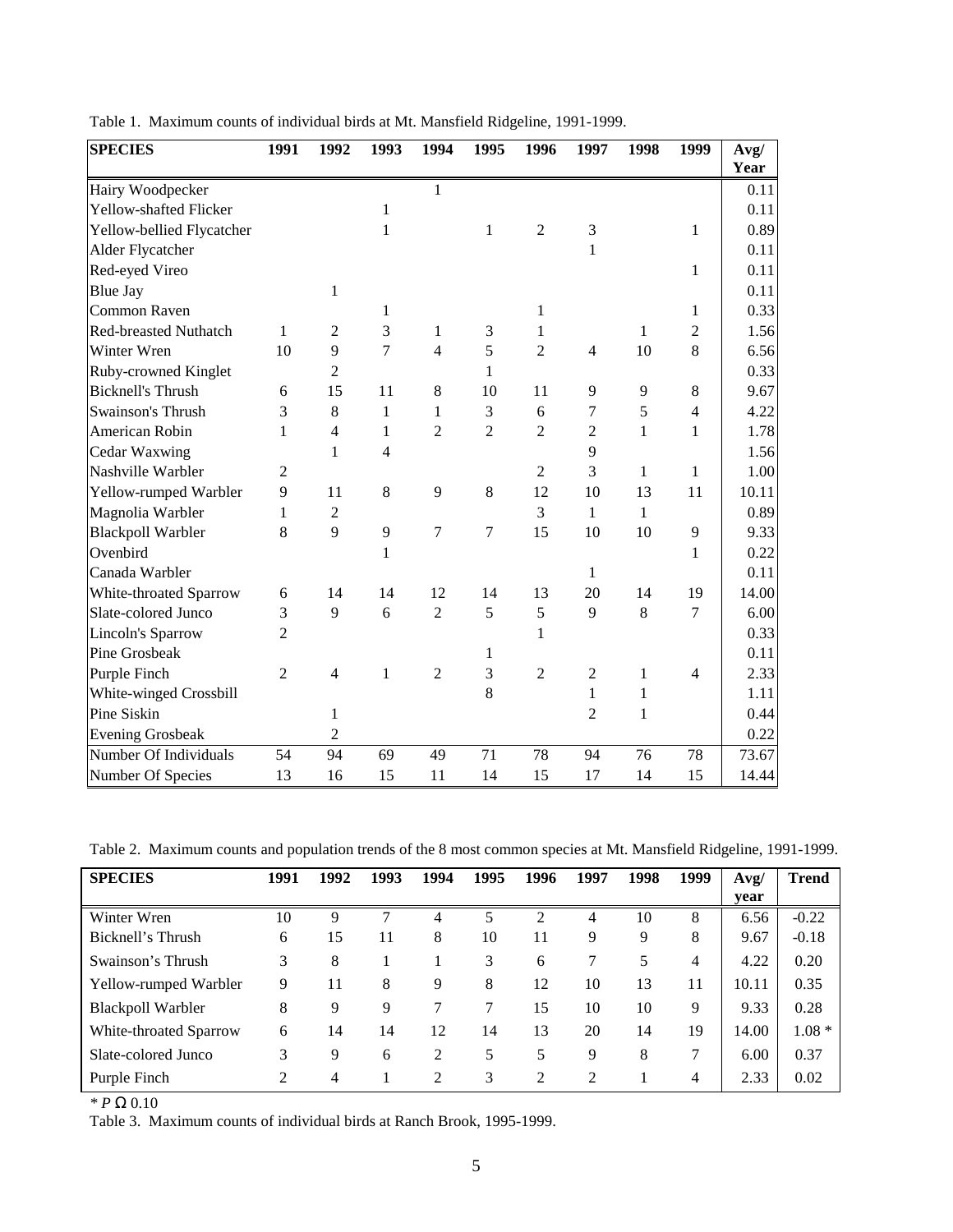| <b>SPECIES</b>                     | 1995           | 1996           | 1997           | 1998           | 1999           | Avg/         |
|------------------------------------|----------------|----------------|----------------|----------------|----------------|--------------|
|                                    |                |                |                |                | $\overline{4}$ | Year         |
| Red Squirrel<br>Sharp-shinned Hawk |                |                |                | 1              |                | 0.80<br>0.20 |
|                                    | $\mathbf{1}$   |                |                |                |                | 0.20         |
| Hairy Woodpecker                   |                |                |                | 1              |                | 0.20         |
| Great Crested Flycatcher           |                |                |                |                |                |              |
| Yellow-bellied Flycatcher          | $\overline{4}$ | $\overline{4}$ | $\overline{4}$ | 3              | 3              | 3.60         |
| Red-eyed Vireo                     |                |                |                | 1              |                | 0.20         |
| <b>Blue Jay</b>                    | $\mathbf{1}$   |                |                |                |                | 0.20         |
| Common Raven                       |                | 4              | 3              | $\overline{4}$ |                | 2.20         |
| <b>Black-capped Chickadee</b>      | 1              |                |                |                |                | 0.20         |
| <b>Red-breasted Nuthatch</b>       | 7              |                | 2              |                | 6              | 3.00         |
| Winter Wren                        | 8              | 3              | 7              | 10             | 9              | 7.40         |
| Golden-crowned Kinglet             |                |                |                |                | 3              | 0.60         |
| Ruby-crowned Kinglet               | 3              |                | 3              |                |                | 1.20         |
| <b>Bicknell's Thrush</b>           | 5              | 6              | 7              | 5              | 5              | 5.60         |
| Swainson's Thrush                  | 6              | 15             | 9              | 5              | 3              | 7.60         |
| Hermit Thrush                      | 1              |                | 3              |                |                | 0.80         |
| American Robin                     |                | $\overline{2}$ | $\overline{2}$ | $\overline{2}$ | 1              | 1.40         |
| Cedar Waxwing                      |                |                |                | 1              |                | 0.20         |
| Nashville Warbler                  |                | $\mathbf{1}$   | 3              | $\overline{2}$ | $\mathbf{1}$   | 1.40         |
| <b>Black-throated Blue Warbler</b> | $\mathbf{1}$   |                |                |                |                | 0.20         |
| Myrtle Warbler                     | 5              | 6              | 4              | 5              | 7              | 5.40         |
| Magnolia Warbler                   | $\overline{2}$ | $\overline{4}$ | $\overline{4}$ | $\overline{c}$ | 3              | 3.00         |
| <b>Blackpoll Warbler</b>           | 9              | 9              | 15             | 8              | 3              | 8.80         |
| White-throated Sparrow             | 22             | 11             | 12             | 9              | 8              | 12.40        |
| Slate-colored Junco                | 9              | 5              | 3              | $\overline{c}$ | 5              | 4.80         |
| Purple Finch                       | $\overline{c}$ | 1              | $\overline{4}$ | $\overline{4}$ | $\overline{c}$ | 2.60         |
| White-winged Crossbill             | 8              |                | $\overline{2}$ |                | $\mathbf{1}$   | 2.20         |
| Pine Siskin                        | 12             |                | $\mathbf{1}$   |                | $\overline{7}$ | 4.00         |
| Number Of Individuals*             | 107            | 71             | 88             | 65             | 67             | 79.60        |
| Number Of Species*                 | 19             | 13             | 18             | 17             | 16             | 16.60        |

\* Does not include counts of Red Squirrel.

Table 4. Maximum counts and population trends of the 8 most common species at Ranch Brook, 1995-1999.

| <b>SPECIES</b>            | 1995 | 1996 | 1997 | 1998           | 1999          | Avg/  | <b>Trend</b> |
|---------------------------|------|------|------|----------------|---------------|-------|--------------|
|                           |      |      |      |                |               | vear  |              |
| Yellow-bellied Flycatcher | 4    | 4    | 4    | 3              | $\mathcal{R}$ | 3.60  | $-0.30$      |
| Winter Wren               | 8    | 3    |      | 10             | 9             | 7.40  | 0.90         |
| Bicknell's Thrush         | 5    | 6    |      | 5              | 5             | 5.60  | $-0.10$      |
| Swainson's Thrush         | 6    | 15   | 9    | 5              | 3             | 7.60  | $-1.60$      |
| Yellow-rumped Warbler     | 5    | 6    | 4    | 5              | 7             | 5.40  | 0.30         |
| Blackpoll Warbler         | 9    | 9    | 15   | 8              | 3             | 8.80  | $-1.30$      |
| White-throated Sparrow    | 22   | 11   | 12   | 9              | 8             | 12.40 | $-3.00*$     |
| Slate-colored Junco       | 9    | 5    | 3    | $\mathfrak{D}$ | 5             | 4.80  | $-1.10$      |

*\* P* Ω 0.10

Table 5. Maximum counts of individual birds at Underhill State Park, 1991-1999.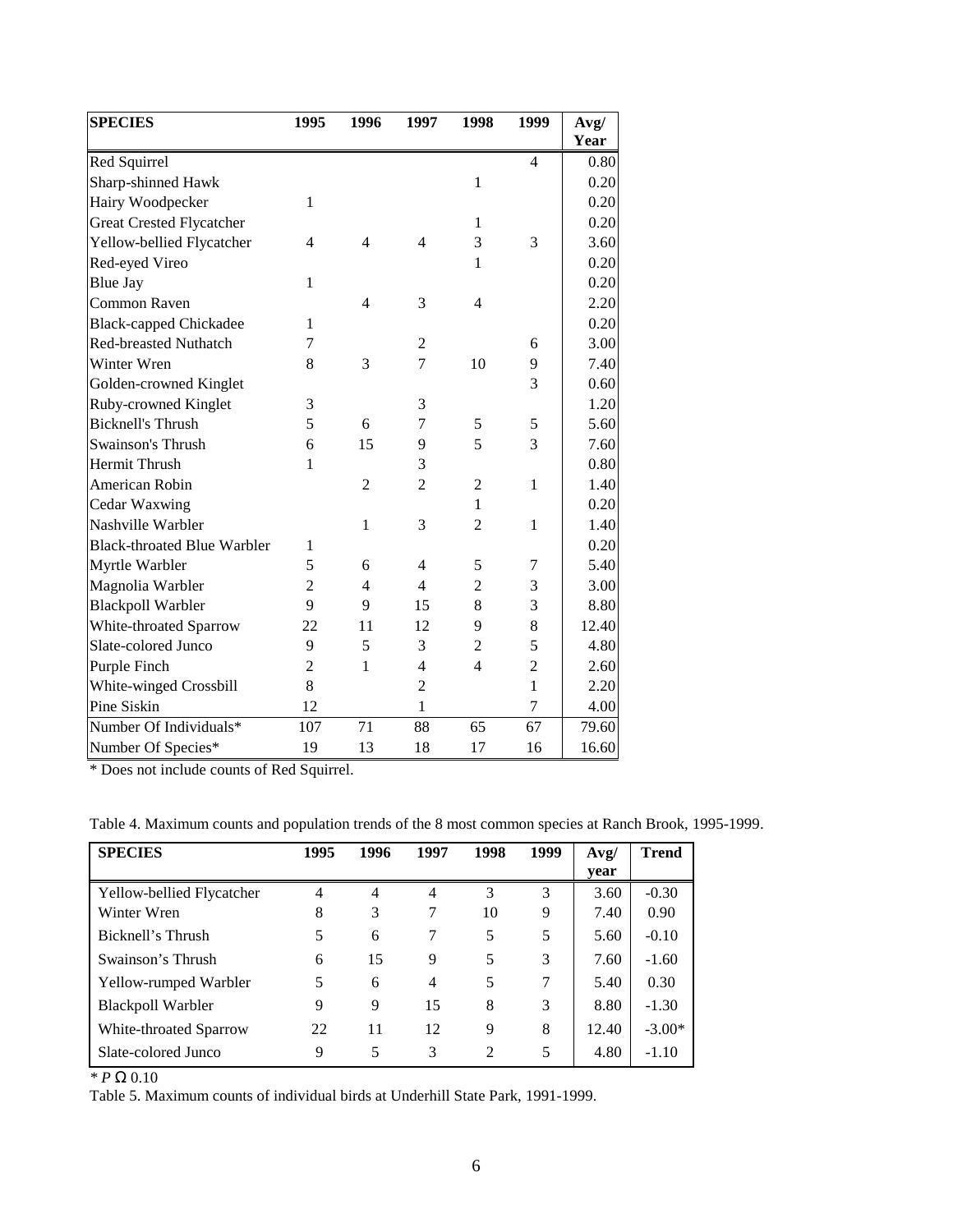| <b>SPECIES</b>                               | 1991           | 1992           | 1993           | 1994           | 1995           | 1996           | 1997           | 1998           | 1999             | Avg/         |
|----------------------------------------------|----------------|----------------|----------------|----------------|----------------|----------------|----------------|----------------|------------------|--------------|
| Eastern Chipmunk                             |                |                |                |                |                |                | 3              |                | 5                | Year<br>0.89 |
| Red Squirrel                                 |                |                |                |                |                |                | 1              |                | 3                | 0.44         |
| <b>Mourning Dove</b>                         |                |                |                |                |                |                |                |                | $\mathbf 1$      | 0.11         |
| <b>Broad-winged Hawk</b>                     |                |                |                |                |                |                | 1              |                |                  | 0.11         |
| Hairy Woodpecker                             |                |                |                | $\,1$          |                |                | $\mathbf{1}$   | 1              | $\overline{2}$   | 0.56         |
|                                              |                |                |                |                |                |                | 1              |                |                  |              |
| Downy Woodpecker<br>Yellow-bellied Sapsucker |                | $\overline{2}$ |                | 1              | 1              |                | $\mathbf{1}$   | $\mathbf{1}$   | $\mathbf{1}$     | 0.11<br>0.78 |
| Pileated Woodpecker                          | $\overline{2}$ | $\mathbf{1}$   |                |                |                |                |                |                |                  | 0.56         |
| Yellow-shafted Flicker                       |                |                | 1              |                |                | $\mathbf{1}$   |                |                |                  | 0.11         |
|                                              |                |                | 1              |                |                |                |                |                |                  |              |
| Red-eyed Vireo                               | 3              | $\overline{4}$ | 4              | 6              | 9              | 8              | 7              | 6              | 10               | 6.33         |
| Solitary Vireo                               | 1              | $\overline{c}$ |                |                |                | $\mathbf{1}$   | 1              |                |                  | 0.56         |
| <b>Blue Jay</b>                              | $\overline{2}$ | $\mathbf{1}$   |                | 1              |                | 2              | $\overline{c}$ |                | 1                | 1.00         |
| Common Raven                                 |                |                |                | 4              | 1              |                |                |                | $\mathbf{1}$     | 0.67         |
| <b>Black-capped Chickadee</b>                |                | 1              | $\mathbf{1}$   |                | $\overline{2}$ | 3              | 3              |                | 3                | 1.44         |
| White-breasted Nuthatch                      |                |                |                |                |                |                | 1              |                |                  | 0.11         |
| Red-breasted Nuthatch                        |                |                |                |                |                |                | 1              |                |                  | 0.11         |
| <b>Brown Creeper</b>                         |                |                |                | 1              |                |                |                |                | 1                | 0.22         |
| Winter Wren                                  |                | 6              | $\sqrt{2}$     | $\mathbf{1}$   | 5              | 3              | $\overline{4}$ | 6              | $\overline{4}$   | 3.44         |
| Golden-crowned Kinglet                       |                |                |                |                |                |                |                | $\mathbf{1}$   |                  | 0.11         |
| Veery                                        | $\mathbf{1}$   | 1              |                |                |                |                |                |                |                  | 0.22         |
| Swainson's Thrush                            |                | 1              |                | $\mathfrak{2}$ | 4              | 3              |                | 1              | $\overline{4}$   | 1.67         |
| Hermit Thrush                                |                | 4              | $\mathbf{1}$   | 6              | 7              | 3              | $\overline{4}$ | $\overline{4}$ | $\overline{2}$   | 3.44         |
| Wood Thrush                                  | 1              | 1              |                |                |                |                |                |                |                  | 0.22         |
| American Robin                               | 1              |                |                |                | 3              | 3              | 3              | $\overline{4}$ | $\sqrt{2}$       | 1.78         |
| <b>Black-and-White Warbler</b>               |                | 3              | $\mathfrak{2}$ | $\overline{2}$ | $\overline{4}$ | $\overline{c}$ | 3              | $\overline{2}$ | $\mathbf{1}$     | 2.11         |
| <b>Black-throated Blue Warbler</b>           | $\overline{4}$ | 9              | $\sqrt{5}$     | 6              | $\tau$         | $\,8\,$        | 6              | $\sqrt{5}$     | 6                | 6.22         |
| Yellow-rumped Warbler                        |                |                | $\overline{c}$ | $\overline{2}$ |                | $\overline{c}$ | 3              | 3              | $\mathbf{1}$     | 1.44         |
| Magnolia Warbler                             | $\mathbf{1}$   |                |                |                | 1              |                |                |                |                  | 0.22         |
| <b>Blackpoll Warbler</b>                     |                |                |                |                |                | $\mathbf{1}$   | $\overline{c}$ |                |                  | 0.33         |
| <b>Black-Throated Green Warbler</b>          | 5              | 7              | 6              | 7              | 7              | 7              | 9              | 5              | 8                | 6.78         |
| Ovenbird                                     | $\overline{4}$ | 10             | 11             | 11             | 13             | 12             | 12             | 10             | 13               | 10.67        |
| Canada Warbler                               | 3              | 4              | 4              | 6              | $\overline{2}$ | 4              | $\overline{4}$ | $\overline{2}$ | $\overline{2}$   | 3.44         |
| American Redstart                            |                | 4              |                |                | 1              | 1              |                |                |                  | 0.67         |
| <b>Scarlet Tanager</b>                       |                |                |                |                | $\mathbf{1}$   |                |                |                | $\mathbf{1}$     | 0.22         |
| White-throated Sparrow                       | $\overline{2}$ |                | $\mathfrak{2}$ | 1              | 1              |                | 1              |                |                  | 0.78         |
| Slate-colored Junco                          |                | $\mathfrak{Z}$ | $\,1$          | 3              | $\overline{4}$ | 3              | $\sqrt{5}$     | $\mathbf{2}$   | $\boldsymbol{2}$ | 2.56         |
| Rose-breasted Grosbeak                       | $\overline{4}$ | $\overline{2}$ |                | $\mathbf{1}$   | 3              | $\mathbf{1}$   | $\overline{c}$ |                | 1                | 1.56         |
| Purple Finch                                 |                |                |                |                |                | $\mathbf{1}$   |                | $\mathbf{1}$   |                  | 0.22         |
| Pine Siskin                                  |                |                |                |                | 1              |                |                |                |                  | 0.11         |
| American Goldfinch                           | 1              |                |                |                |                |                |                |                |                  | 0.11         |
| Number Of Individuals*                       | 35             | 66             | 43             | 62             | $77 \,$        | 69             | 77             | 54             | 67               | 61.11        |
| Number Of Species*                           | 15             | 19             | 14             | 18             | $20\,$         | $20\,$         | 23             | 16             | 21               | 18.44        |

\* Does not include counts of Red Squirrel or Eastern Chipmunk.

Table 6. Maximum counts and population trends of the 8 most common species at Underhill State Park, 1991-1999.